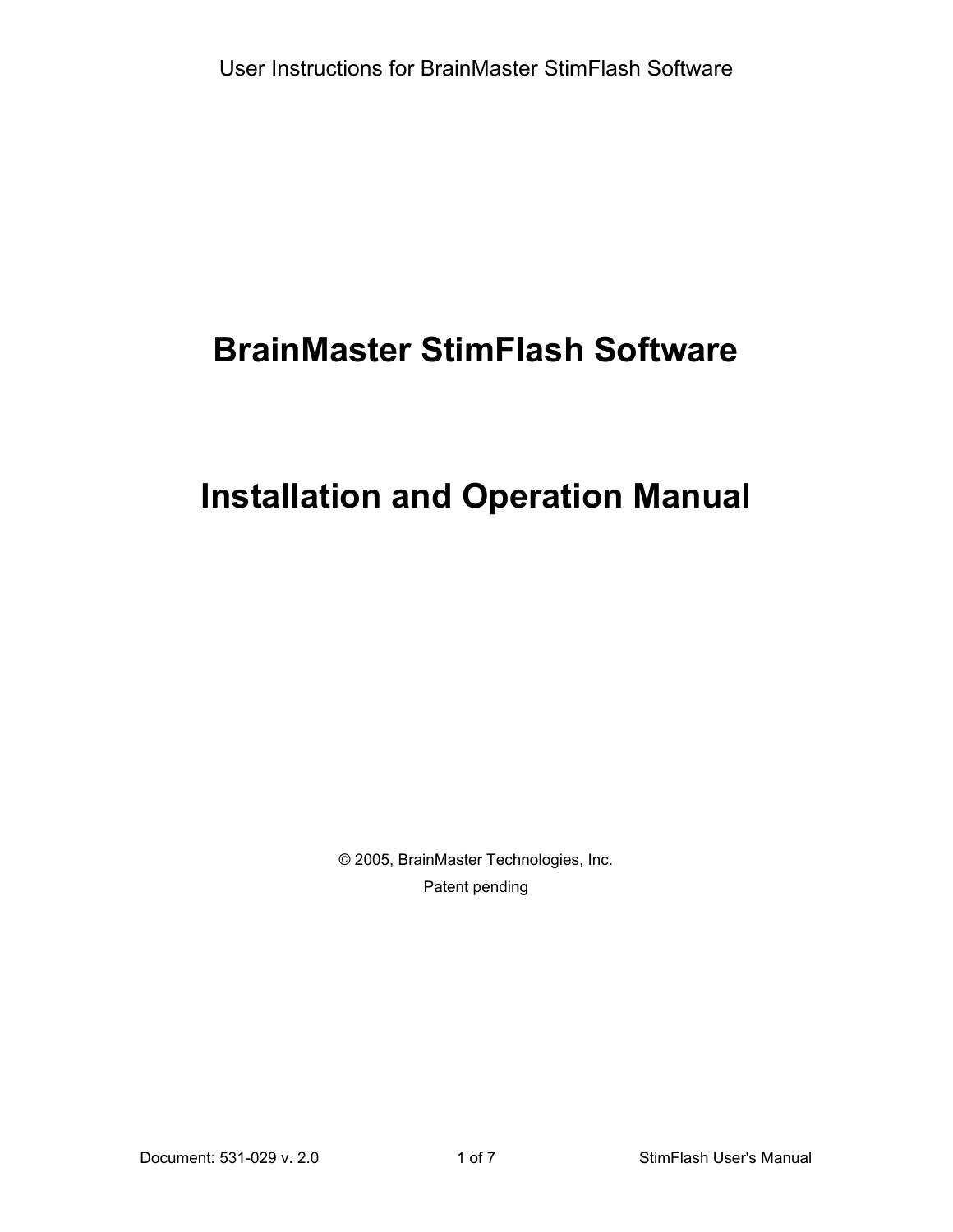## **1. Introduction**

This manual provides information for the installation and use of the BrainMaster StimFlash system. This system is used to provide controlled photic stimulation in conjunction with EEG recording. It makes it possible to do the following:

- Select the frequency of flash stimulation.
- Operate the light glasses in "standalone" mode
- Choose how the flashing is controlled by EEG parameters.
- Operate the light glasses in conjunction with the BrainMaster EEG system.

The BrainMaster Flash system is intended for a variety of uses. It is up to the user to determine their requirements, and to use the system in the desired manner. This system is not provided with any specific recommendations or claims regarding its usefulness in specific situations. This system is considered investigational, and should be used with the user's understanding of the possible value and risks associated with using visual stimulation for specific purposes.

#### **Note about compatibility:**

This system supports light stimulation devices that are compatible with the AudioStrobe interface. This allows the glasses to be controlled by the sound output of your PC, when using the BrainMaster StimFlash software. Compatible devices include the Photosonix Nova Pro 100 and InnerPulse, the MindPlace/Synetics Orion, Sirius, and Proteus, and the MindGear PR-2X and TurboSonix. All of these devices include an input that can be connected to the sound card of your PC, to provide EEG-controlled photostimulation for training.

#### **NOTICE**

#### **For Investigational use only**

#### **WARNING**

**This device should not be used by persons with epilepsy or any seizure disorder. Discontinue use if headaches, nausea, or other discomfort are experienced.**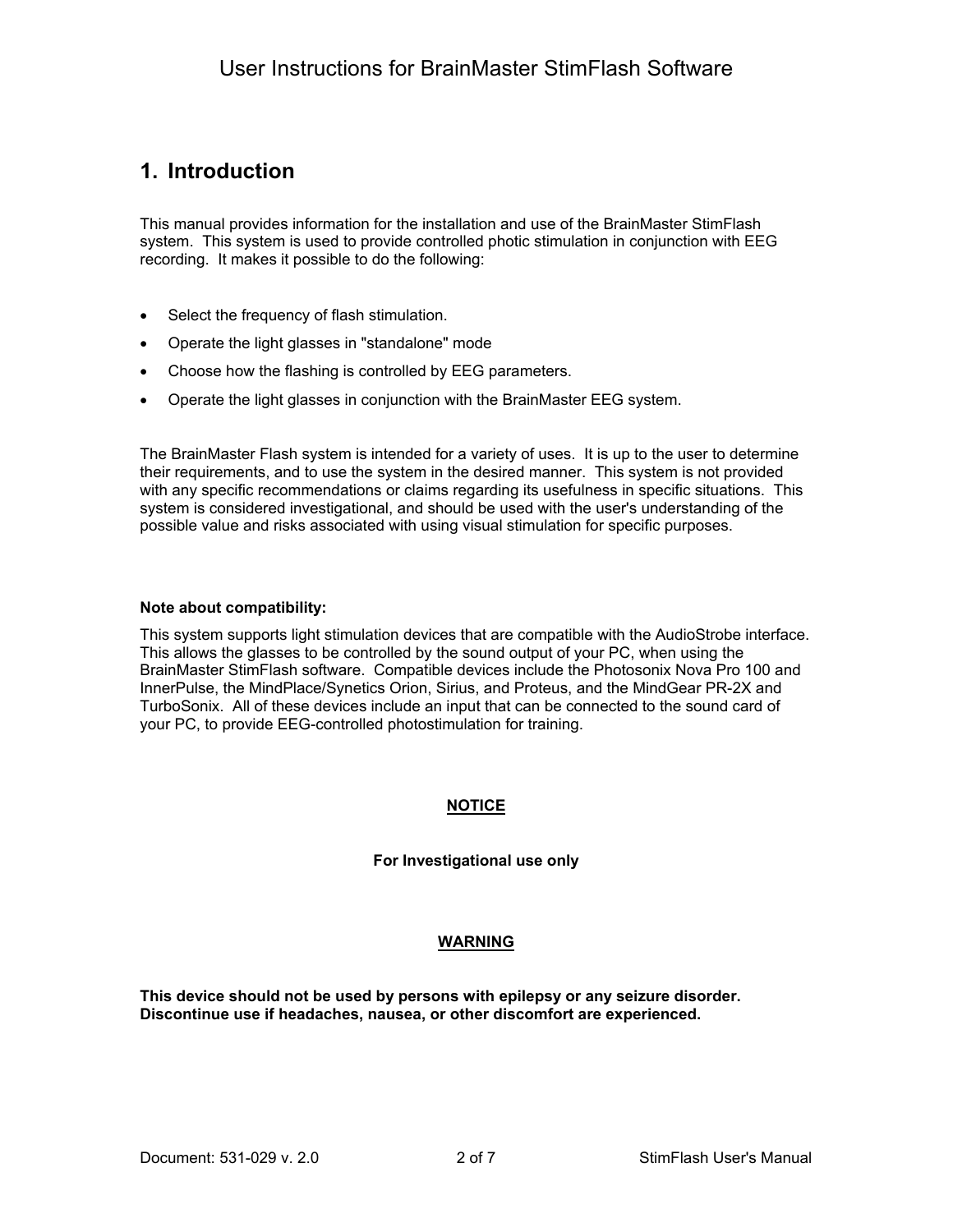## **2. Installing the Software**

If you have installed the BrainMaster 2.5 software, StimFlash is already included. You will find the program icon in the "Extra Software" control accessed via the "Window" button on the training screen. If you are using the BrainMaster 2.0SE software, you can install the StimFlash from the floppy disk provided, or from a file that can be provided to you by email, or the web. The StimFlash software can be found at the web site:

[www.brainmaster.com/software/stimflash](http://www.brainmaster.com/software/stimflash)

Once installed, the software, is run by clicking on the icon as shown:

If the StimFlash software is authorized, the control panel will appear as shown in the Operation section below

If the StimFlash software is not authorized, you will see the following message:

This indicates that the StimFlash software has not been authorized on your system. Contact BrainMaster Technologies, Inc. for information regarding activating your StimFlash system.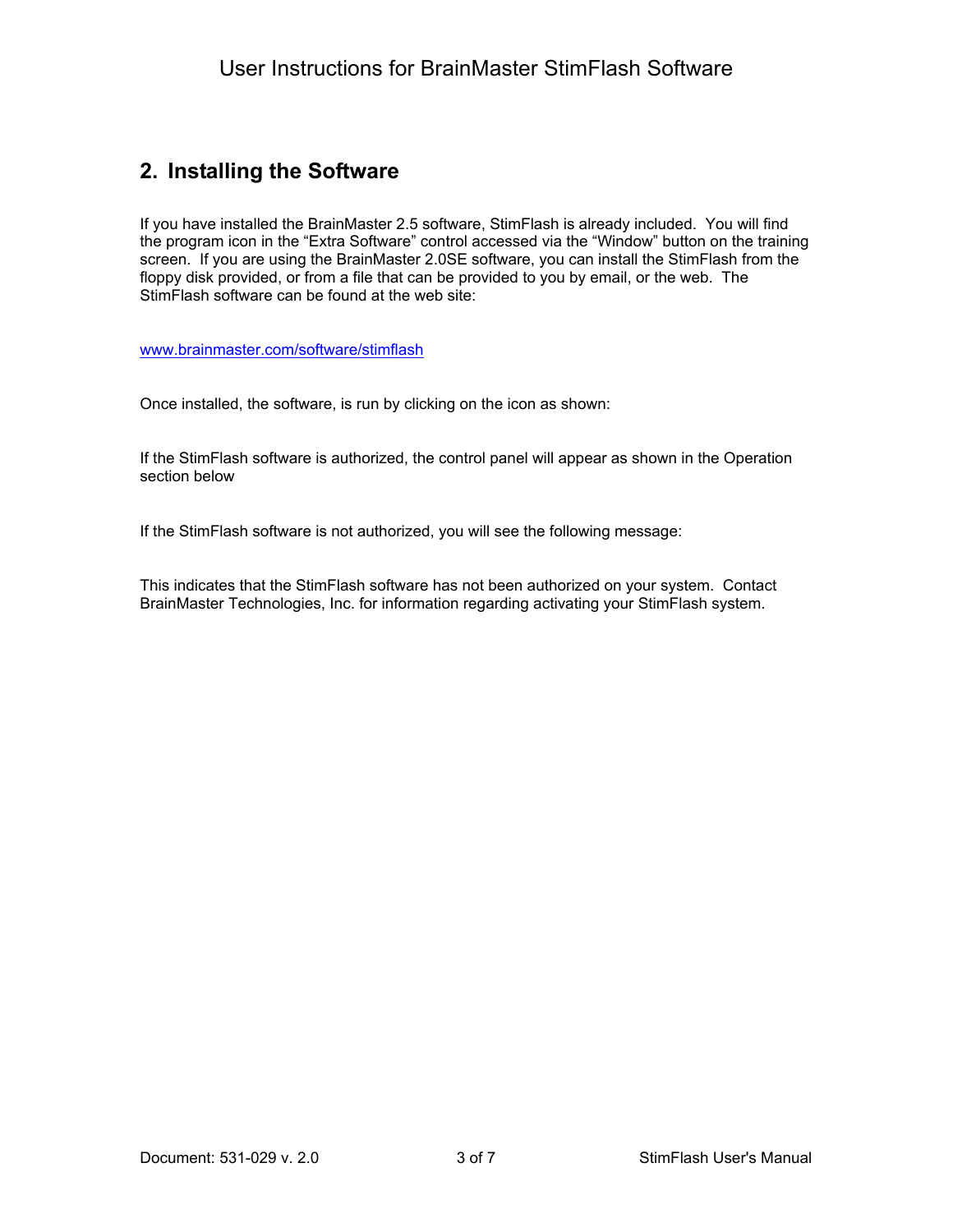# **3. Installing the Hardware**

This section will show you how to install the L/S system on your computer. This is the standard installation. This section also provides detailed drawings of how to hook this up. IN the description that follows, "L/S module" refers to your Light/Sound device, e.g. Nova Pro 100, Inner Pulse, Orion, etc.

The drawings below illustrate the recommended connections:

- Remove the speaker cord from the back of the speaker and plug it into the jack labeled **EXT** or showing a picture of headphones on the *L/S* module.
- Find the patch cord provided with the *L/S* system and insert one end into the jack labeled **SOUND or INPUT** on the *L/S* module.
- Plug the other end of the patch cord into the sound output of your PC.
- Finally, plug the cord from the glasses, also provided, into the jack labeled **LIGHT or showing a picture of the light goggles**.



**Connections for Orion, Proteus, or Sirius**

**Speaker Output**

x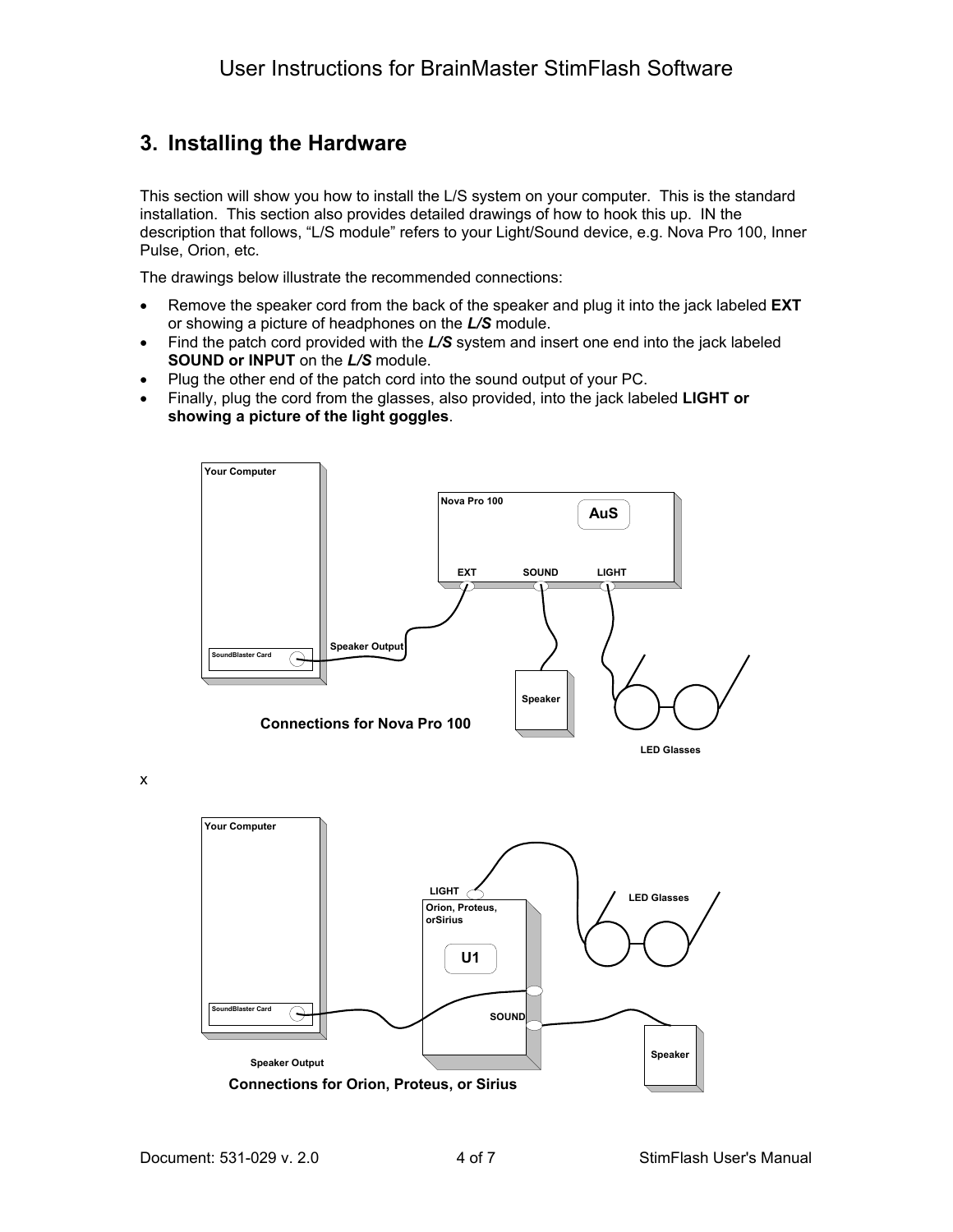# **3. Operation**

As stated above, this system is very flexible, and can be used for a variety of uses. The general method of operation is explained below, and some possible uses are described.

The StimFlash control console, shown below, allows the user to vary the flash rate of the LED's and to select which EEG frequency components are used to control the flashing.

| <b>A</b> Flash |             |                |                       |          |          |          | $\times$ |                                                                             |
|----------------|-------------|----------------|-----------------------|----------|----------|----------|----------|-----------------------------------------------------------------------------|
|                | Flash Rate  |                |                       |          |          |          | Close    |                                                                             |
| 4 Hz           |             |                |                       |          |          |          |          | The flash rate of the LED's can be<br>varied from 1 Hz (flashes per second) |
|                |             | Level          | Threshold             |          |          | Ignore   |          | to 20 Hz, in 1 Hz increments                                                |
|                | Theta       | 0.0            | 0.0                   | O        | O        | ø        |          |                                                                             |
|                | Alpha       | 0.0            | 0.0                   | œ        | о        |          |          |                                                                             |
|                | Low Beta    | 0.0            | 0.0                   | $\Omega$ | $\Omega$ | $\sigma$ |          |                                                                             |
|                | <b>Beta</b> | 0.0            | 0.0                   |          |          | G        |          | In this example, Alpha is being used to                                     |
|                | Hi Beta     | n <sub>n</sub> | n n                   | o        | n        |          |          | turn on the stimulation, while all other<br>components are being ignored.   |
|                |             | Enable Goggles | Enable Screen Updates |          |          |          |          |                                                                             |
|                |             |                |                       |          |          |          |          |                                                                             |

The user's selection of the plus  $(+)$  column or the minus  $(-)$  column determines how the related EEG component is used to control the glasses. If the radio button in the plus column is selected, the Flash software will flash the LED's when the related component is above its threshold. The opposite is the case when the minus button is selected -- the LED's will be flashed when the related component is below the threshold. In the above case, the LED's will flash when the Alpha component is above its threshold.

A special case is observed when all the EEG levels are set to **Ignore**. The LED's will be flashed continuously at the selected flash rate when the goggles are enabled.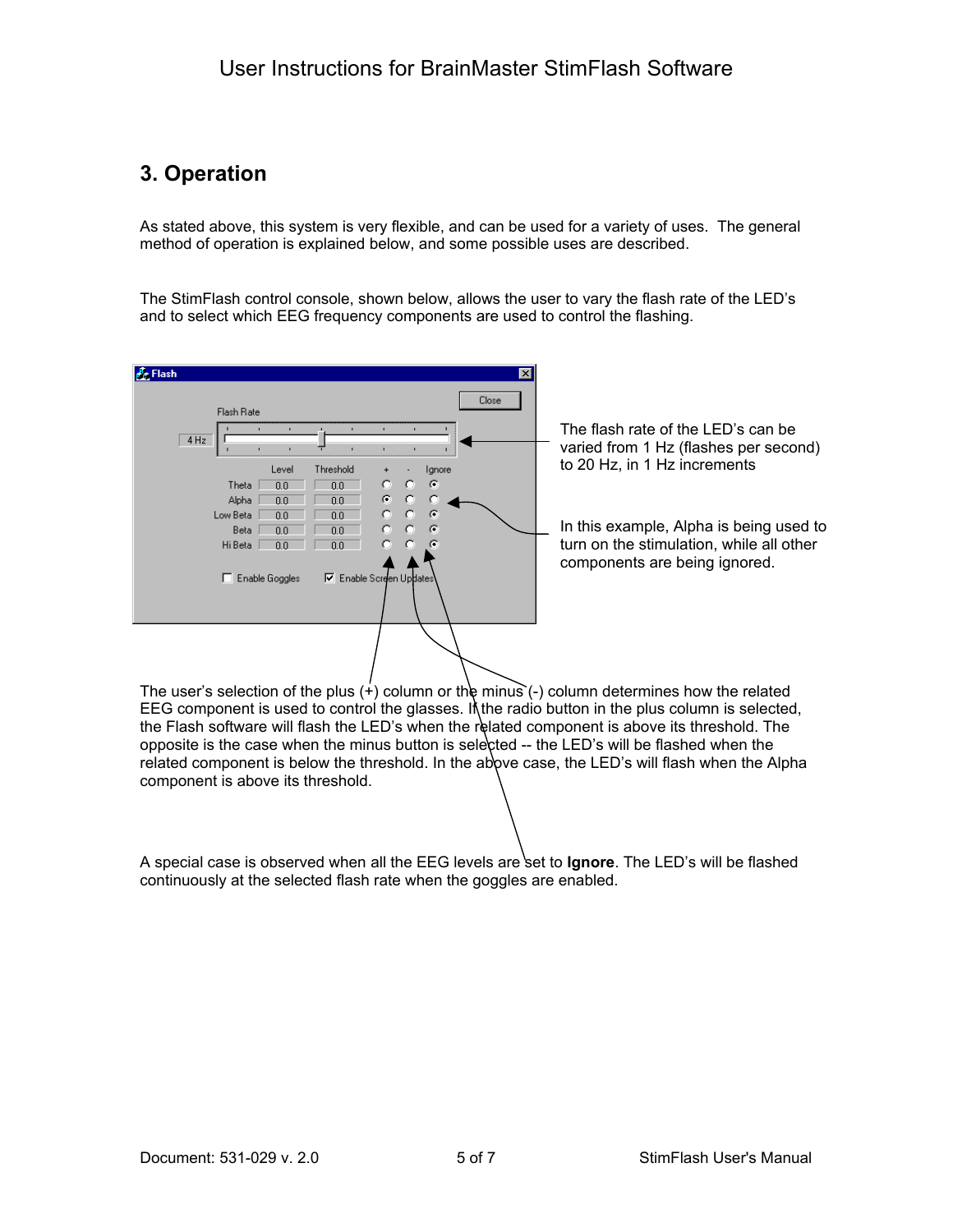### *3.1. Continuous Operation*

The system can be operated continuously as a simple photic stimulator controller, providing a specific frequency of stimulation. When used in this manner, the EEG is not used as part of the control loop. To operate in continuous mode, use the following procedure:

- Run the StimFlash software from the BrainMaster system as described above
- Select the desired Flash Rate
- Set all of the EEG components on "Ignore"
- Turn on the Photic Stimulation device.
- Select the AudioStrobe Mode:
	- Nova Pro 100: Press the down-arrow twice, so that "AuS" shows in the LED window
	- Orion, Sirius, Proteus: Press the "U" button once so that "U1" shows in the LED window
- Select "Enable Goggles"

The goggles will then flash at the desired rate. You can adjust the flashing rate from the StimFlash control panel, to change it up or down as required.

### *3.2. EEG-Controlled light stimulation*

When used in conjunction with the BrainMaster EEG system, the Flash system will automatically read the current EEG data in real time from the BrainMaster system. In this case, you will be able to have the light glasses turn on or off under control of the EEG signal, providing powerful training possibilities.

To ensure that the EEG is being read correctly, check the "Enable Screen Updates" selection, and then operate the BrainMaster EEG. You should see the values of the components (Theta, Alpha, Low Beta, Beta, and High Beta) showing in the Level window. These levels should reflect the current values of the EEG amplitudes, and agree with the levels shown in the "Thermos" screen, for example. In addition, as you set the thresholds using the BrainMaster system, you should see the thresholds displayed in the StimFlash control panel change to match. This shows that the EEG values are being read correctly by the Flash system.

The Flash control system uses the BrainMaster EEG component amplitude values and thresholds. It operates independent of the BrainMaster's own reward (sound and points) system. It is possible to use both systems simultaneously, if desired.

You may notice a small amount of "clicking" in the headphones or speakers when each flash occurs. Adjust your volume and/or tone controls so that this is as small as possible, while still keeping the ability to hear the desired sounds or tones.